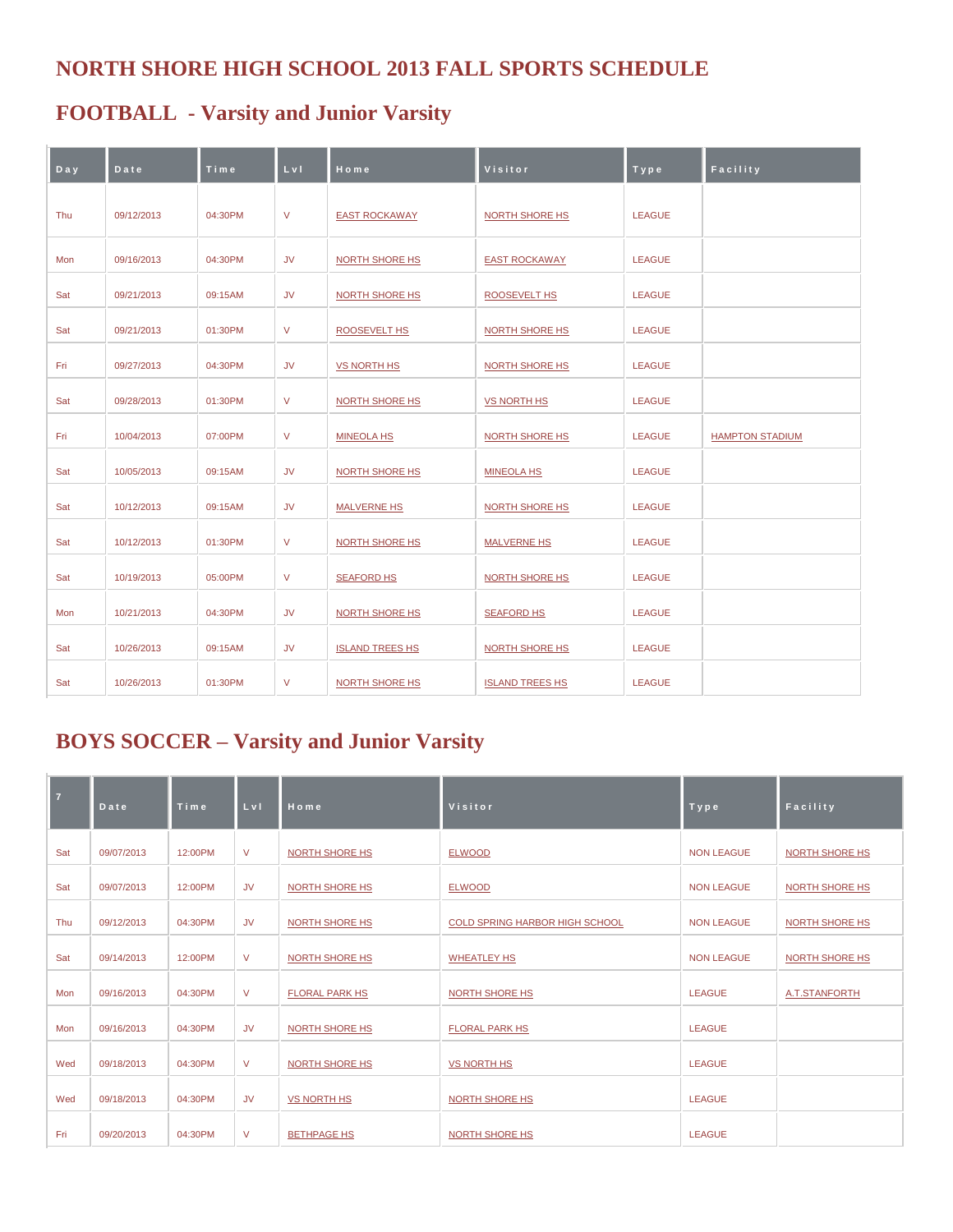| $\overline{7}$ | Date       | Time    | LvI.             | Home                       | Visitor                    | Type              | Facility              |
|----------------|------------|---------|------------------|----------------------------|----------------------------|-------------------|-----------------------|
| Fri            | 09/20/2013 | 04:30PM | JV               | <b>NORTH SHORE HS</b>      | <b>BETHPAGE HS</b>         | <b>LEAGUE</b>     |                       |
| Tue            | 09/24/2013 | 04:30PM | V                | <b>ISLAND TREES HS</b>     | <b>NORTH SHORE HS</b>      | <b>LEAGUE</b>     |                       |
| Tue            | 09/24/2013 | 04:30PM | JV               | <b>NORTH SHORE HS</b>      | <b>ISLAND TREES HS</b>     | <b>LEAGUE</b>     |                       |
| Thu            | 09/26/2013 | 04:30PM | $\vee$           | <b>NORTH SHORE HS</b>      | <b>LYNBROOK HS</b>         | <b>LEAGUE</b>     |                       |
| Thu            | 09/26/2013 | 04:30PM | ${\sf J}{\sf V}$ | <b>LYNBROOK HS</b>         | <b>NORTH SHORE HS</b>      | <b>LEAGUE</b>     | <b>NORTH M.S.</b>     |
| Fri            | 09/27/2013 | 04:15PM | JV               | <b>FRIENDS ACADEMY</b>     | <b>NORTH SHORE HS</b>      | <b>NON LEAGUE</b> |                       |
| Fri            | 09/27/2013 | 04:15PM | V                | <b>NORTH SHORE HS</b>      | <b>FRIENDS ACADEMY</b>     | <b>NON LEAGUE</b> | <b>NORTH SHORE HS</b> |
| Mon            | 09/30/2013 | 04:30PM | $\mathsf{V}$     | <b>ROSLYN HS</b>           | <b>NORTH SHORE HS</b>      | <b>LEAGUE</b>     |                       |
| Tue            | 10/01/2013 | 04:30PM | JV               | <b>NORTH SHORE HS</b>      | <b>ROSLYN HS</b>           | <b>LEAGUE</b>     |                       |
| Thu            | 10/03/2013 | 04:30PM | $\mathsf{V}$     | <b>NORTH SHORE HS</b>      | <b>VS SOUTH HS</b>         | <b>LEAGUE</b>     |                       |
| Thu            | 10/03/2013 | 04:30PM | ${\sf J}{\sf V}$ | <b>VS SOUTH HS</b>         | <b>NORTH SHORE HS</b>      | <b>LEAGUE</b>     |                       |
| Wed            | 10/09/2013 | 04:30PM | V                | <b>GLEN COVE HS</b>        | <b>NORTH SHORE HS</b>      | <b>LEAGUE</b>     |                       |
| Wed            | 10/09/2013 | 04:30PM | JV               | <b>NORTH SHORE HS</b>      | <b>GLEN COVE HS</b>        | <b>LEAGUE</b>     |                       |
| Fri            | 10/11/2013 | 04:30PM | V                | <b>NORTH SHORE HS</b>      | <b>LAWRENCE HS</b>         | <b>LEAGUE</b>     |                       |
| Fri            | 10/11/2013 | 04:30PM | JV               | <b>LAWRENCE HS</b>         | <b>NORTH SHORE HS</b>      | <b>LEAGUE</b>     |                       |
| Wed            | 10/16/2013 | 04:30PM | $\mathsf{V}$     | <b>GREAT NECK NORTH HS</b> | <b>NORTH SHORE HS</b>      | <b>LEAGUE</b>     | <b>PARKWOOD</b>       |
| Wed            | 10/16/2013 | 04:30PM | JV               | <b>NORTH SHORE HS</b>      | <b>GREAT NECK NORTH HS</b> | <b>LEAGUE</b>     |                       |
| Fri            | 10/18/2013 | 04:30PM | V                | <b>NORTH SHORE HS</b>      | <b>MANHASSET HS</b>        | <b>LEAGUE</b>     |                       |
| Fri            | 10/18/2013 | 04:30PM | JV               | <b>MANHASSET HS</b>        | <b>NORTH SHORE HS</b>      | <b>LEAGUE</b>     |                       |

## **FIELD HOCKEY – Varsity and Junior Varsity (2 pages)**

| Day | Date       | Time    | LvI       | Home                                  | Visitor                        | Type          | Facility                       |
|-----|------------|---------|-----------|---------------------------------------|--------------------------------|---------------|--------------------------------|
| Wed | 09/11/2013 | 04:30PM | V         | <b>NORTH SHORE HS</b>                 | <b>MANHASSET HS</b>            | <b>LEAGUE</b> |                                |
| Wed | 09/11/2013 | 04:30PM | <b>JV</b> | <b>MANHASSET HS</b>                   | NORTH SHORE HS                 | <b>LEAGUE</b> |                                |
| Mon | 09/16/2013 | 04:30PM | <b>JV</b> | NORTH SHORE HS                        | <b>GARDEN CITY HS</b>          | <b>LEAGUE</b> |                                |
| Wed | 09/18/2013 | 04:30PM | $\vee$    | NORTH SHORE HS                        | COLD SPRING HARBOR HIGH SCHOOL | <b>LEAGUE</b> |                                |
| Wed | 09/18/2013 | 04:30PM | <b>JV</b> | <b>COLD SPRING HARBOR HIGH SCHOOL</b> | <b>NORTH SHORE HS</b>          | <b>LEAGUE</b> |                                |
| Fri | 09/20/2013 | 04:30PM | $\vee$    | <b>MASSAPEQUA HS</b>                  | <b>NORTH SHORE HS</b>          | <b>LEAGUE</b> | FIELD OF DREAMS-OLD SUNRISE HW |
| Fri | 09/20/2013 | 04:30PM | <b>JV</b> | NORTH SHORE HS                        | <b>MASSAPEQUA HS</b>           | <b>LEAGUE</b> |                                |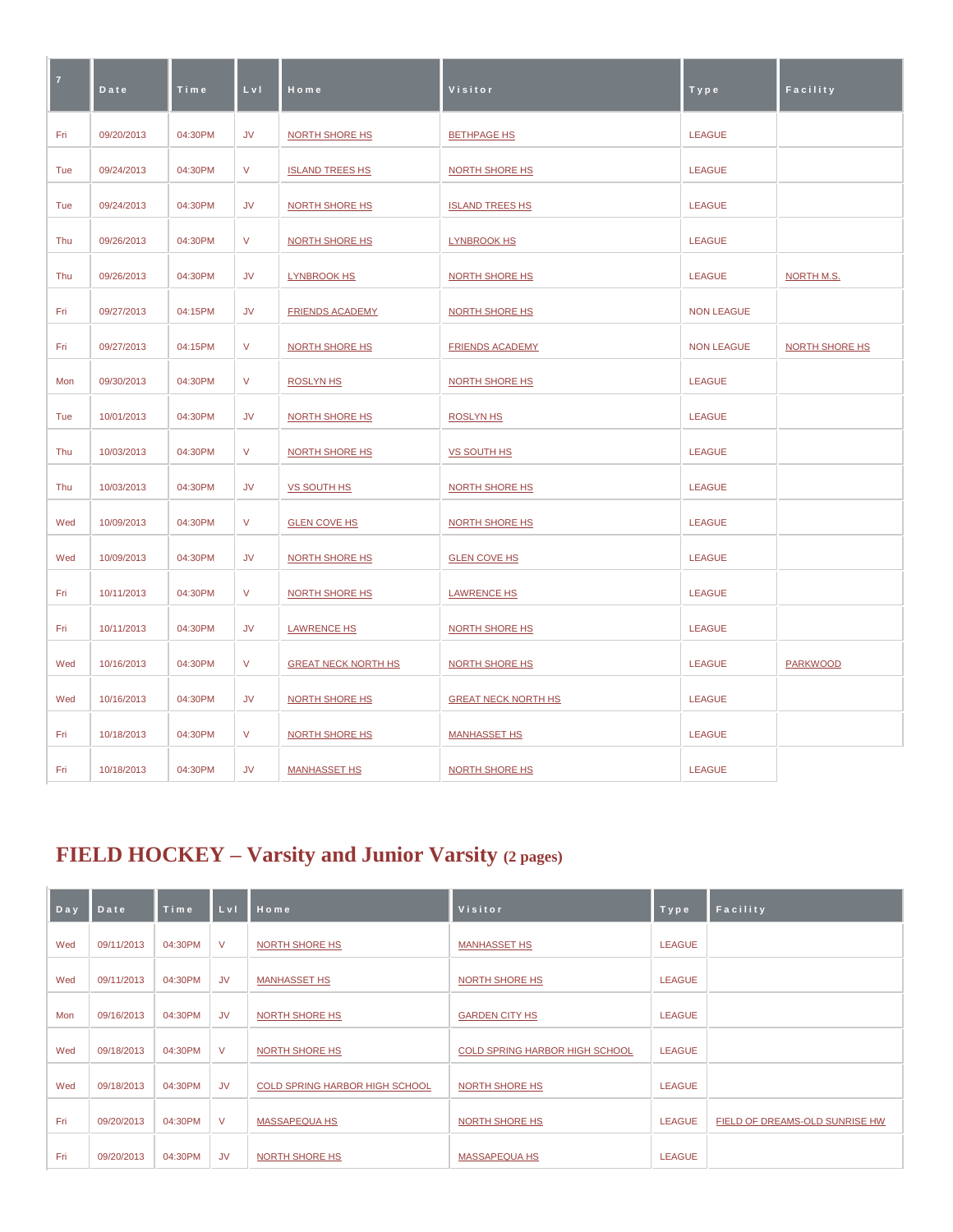| Day | Date       | Time    | LvI          | Home                                  | Visitor                        | Type          | Facility             |
|-----|------------|---------|--------------|---------------------------------------|--------------------------------|---------------|----------------------|
| Mon | 09/23/2013 | 04:30PM | V            | <b>BYE</b>                            | <b>NORTH SHORE HS</b>          |               |                      |
| Mon | 09/23/2013 | 04:30PM | JV           | <b>NORTH SHORE HS</b>                 | <b>BYE</b>                     |               |                      |
| Thu | 09/26/2013 | 04:30PM | V            | <b>LOCUST VALLEY HS</b>               | <b>NORTH SHORE HS</b>          | <b>LEAGUE</b> | <b>CENTRE ISLAND</b> |
| Thu | 09/26/2013 | 04:30PM | <b>JV</b>    | <b>NORTH SHORE HS</b>                 | <b>LOCUST VALLEY HS</b>        | <b>LEAGUE</b> |                      |
| Sat | 09/28/2013 | 10:00AM | $\mathsf{V}$ | <b>NORTH SHORE HS</b>                 | <b>SEAFORD HS</b>              | <b>LEAGUE</b> |                      |
| Sat | 09/28/2013 | 10:00AM | JV           | <b>SEAFORD HS</b>                     | <b>NORTH SHORE HS</b>          | <b>LEAGUE</b> |                      |
| Mon | 09/30/2013 | 04:30PM | $\vee$       | <b>GARDEN CITY HS</b>                 | <b>NORTH SHORE HS</b>          | <b>LEAGUE</b> |                      |
| Tue | 10/01/2013 | 04:30PM | V            | <b>FLORAL PARK HS</b>                 | <b>NORTH SHORE HS</b>          | <b>LEAGUE</b> | A.T.STANFORTH        |
| Tue | 10/01/2013 | 04:30PM | JV           | <b>NORTH SHORE HS</b>                 | <b>FLORAL PARK HS</b>          | <b>LEAGUE</b> |                      |
| Thu | 10/03/2013 | 04:30PM | V            | <b>NORTH SHORE HS</b>                 | <b>GREAT NECK NORTH HS</b>     | <b>LEAGUE</b> |                      |
| Thu | 10/03/2013 | 04:30PM | JV           | <b>GREAT NECK NORTH HS</b>            | <b>NORTH SHORE HS</b>          | <b>LEAGUE</b> | <b>PARKWOOD</b>      |
| Sat | 10/05/2013 | 10:00AM | V            | <b>MANHASSET HS</b>                   | <b>NORTH SHORE HS</b>          | <b>LEAGUE</b> |                      |
| Sat | 10/05/2013 | 10:00AM | <b>JV</b>    | <b>NORTH SHORE HS</b>                 | <b>MANHASSET HS</b>            | <b>LEAGUE</b> |                      |
| Tue | 10/08/2013 | 04:30PM | V            | <b>NORTH SHORE HS</b>                 | <b>WHEATLEY HS</b>             | <b>LEAGUE</b> |                      |
| Tue | 10/08/2013 | 04:30PM | JV           | <b>BYE</b>                            | <b>NORTH SHORE HS</b>          |               |                      |
| Thu | 10/10/2013 | 04:30PM | $\mathsf{V}$ | <b>BYE</b>                            | <b>NORTH SHORE HS</b>          |               |                      |
| Thu | 10/10/2013 | 04:30PM | JV           | <b>NORTH SHORE HS</b>                 | <b>BYE</b>                     |               |                      |
| Mon | 10/14/2013 | 10:00AM | V            | <b>NORTH SHORE HS</b>                 | <b>GARDEN CITY HS</b>          | <b>LEAGUE</b> |                      |
| Mon | 10/14/2013 | 10:00AM | JV           | <b>GARDEN CITY HS</b>                 | NORTH SHORE HS                 | <b>LEAGUE</b> |                      |
| Wed | 10/16/2013 | 04:30PM | V            | <b>COLD SPRING HARBOR HIGH SCHOOL</b> | <b>NORTH SHORE HS</b>          | <b>LEAGUE</b> |                      |
| Wed | 10/16/2013 | 04:30PM | <b>JV</b>    | NORTH SHORE HS                        | COLD SPRING HARBOR HIGH SCHOOL | <b>LEAGUE</b> |                      |
| Fri | 10/18/2013 | 04:30PM | V            | <b>NEW HYDE PARK HS</b>               |                                | <b>LEAGUE</b> |                      |
| Fri | 10/18/2013 | 04:30PM | <b>JV</b>    | <b>NORTH SHORE HS</b>                 |                                | <b>LEAGUE</b> |                      |
| Tue | 10/22/2013 | 04:30PM | $\vee$       | <b>CLARKE HS</b>                      |                                | <b>LEAGUE</b> |                      |
| Tue | 10/22/2013 | 04:45PM | <b>JV</b>    | <b>NORTH SHORE HS</b>                 |                                | <b>LEAGUE</b> |                      |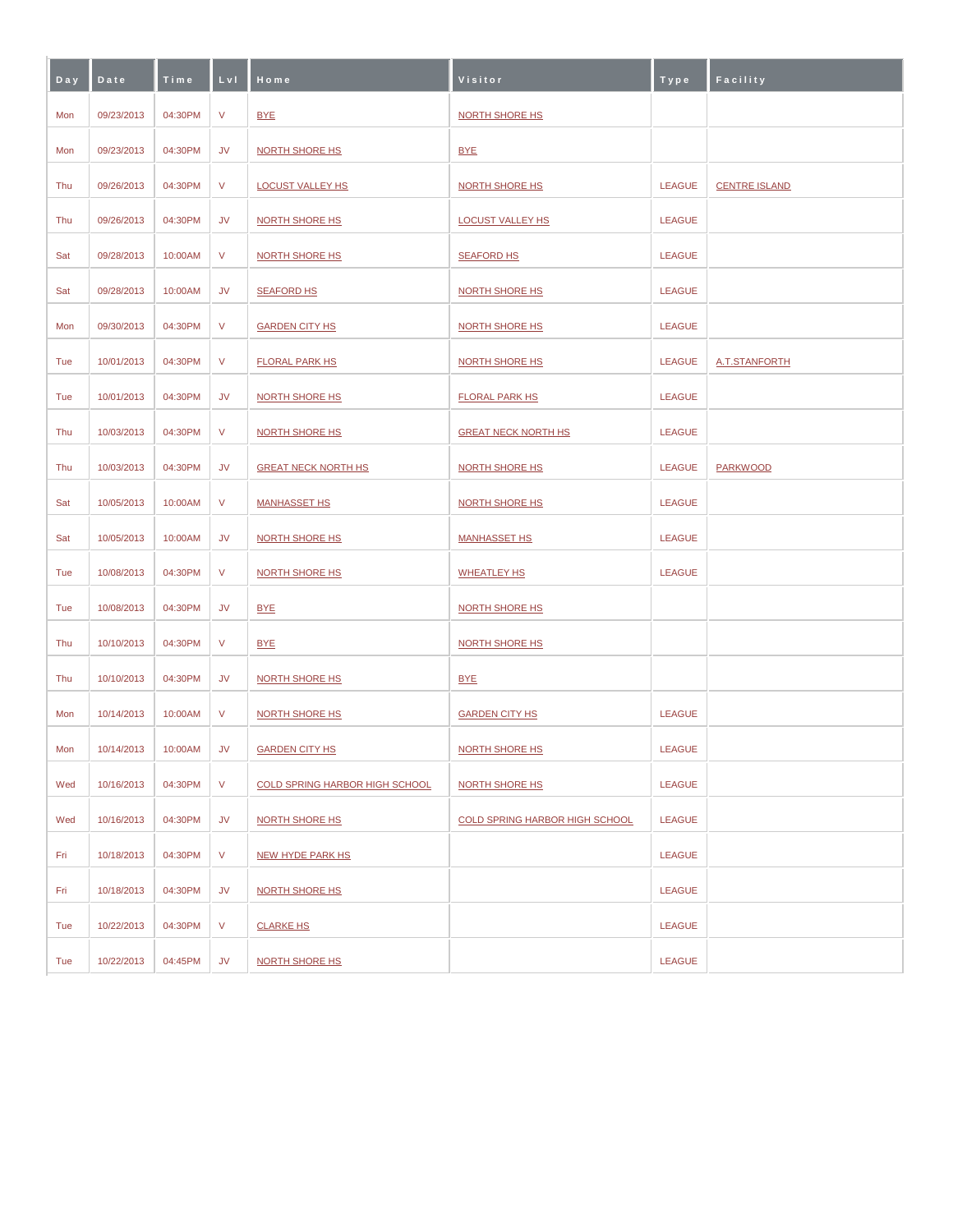## **GIRLS SOCCER – Varsity and Junior Varsity**

| Day | Date       | Time    | L v I  | Home                    | Visitor                 | Type          | Facility              |
|-----|------------|---------|--------|-------------------------|-------------------------|---------------|-----------------------|
| Tue | 09/10/2013 | 04:30PM | V      | <b>NORTH SHORE HS</b>   | <b>MANHASSET HS</b>     | <b>LEAGUE</b> | <b>NORTH SHORE HS</b> |
| Thu | 09/12/2013 | 04:30PM | JV     | <b>JERICHO HS</b>       | NORTH SHORE HS          | LEAGUE        |                       |
| Thu | 09/12/2013 | 04:45PM | V      | <b>NORTH SHORE HS</b>   | <b>JERICHO HS</b>       | LEAGUE        |                       |
| Tue | 09/17/2013 | 04:30PM | $\vee$ | <b>ISLAND TREES HS</b>  | <b>NORTH SHORE HS</b>   | LEAGUE        |                       |
| Tue | 09/17/2013 | 04:30PM | JV     | <b>NORTH SHORE HS</b>   | <b>ISLAND TREES HS</b>  | LEAGUE        |                       |
| Tue | 09/24/2013 | 04:30PM | V      | <b>BYE</b>              | <b>NORTH SHORE HS</b>   |               |                       |
| Tue | 09/24/2013 | 04:30PM | JV     | <b>NORTH SHORE HS</b>   | <b>BYE</b>              |               |                       |
|     |            |         |        |                         |                         |               |                       |
| Thu | 09/26/2013 | 04:30PM | JV     | <b>MANHASSET HS</b>     | NORTH SHORE HS          | <b>LEAGUE</b> |                       |
| Sat | 09/28/2013 | 10:00AM | V      | NEW HYDE PARK HS        | <b>NORTH SHORE HS</b>   | LEAGUE        |                       |
| Sat | 09/28/2013 | 10:00AM | JV     | <b>NORTH SHORE HS</b>   | <b>NEW HYDE PARK HS</b> | <b>LEAGUE</b> |                       |
| Mon | 09/30/2013 | 04:30PM | $\vee$ | <b>VS NORTH HS</b>      | <b>NORTH SHORE HS</b>   | <b>LEAGUE</b> |                       |
| Tue | 10/01/2013 | 04:30PM | V      | <b>CARLE PLACE HS</b>   | <b>NORTH SHORE HS</b>   | LEAGUE        |                       |
| Tue | 10/01/2013 | 04:30PM | JV     | <b>NORTH SHORE HS</b>   | <b>CARLE PLACE HS</b>   | LEAGUE        |                       |
| Thu | 10/03/2013 | 04:30PM | V      | <b>NORTH SHORE HS</b>   | <b>ISLAND TREES HS</b>  | LEAGUE        |                       |
| Thu | 10/03/2013 | 04:30PM | JV     | <b>ISLAND TREES HS</b>  | <b>NORTH SHORE HS</b>   | LEAGUE        | <b>STOKES ELEM.</b>   |
| Sat | 10/05/2013 | 10:00AM | JV     | <b>NORTH SHORE HS</b>   | <b>VS NORTH HS</b>      | LEAGUE        |                       |
| Tue | 10/08/2013 | 04:30PM | $\vee$ | <b>NORTH SHORE HS</b>   | <b>BYE</b>              |               |                       |
| Tue | 10/08/2013 | 04:30PM | JV     | <b>BYE</b>              | <b>NORTH SHORE HS</b>   |               |                       |
| Thu | 10/10/2013 | 04:30PM | V      | <u>MANHASSET HS</u>     | <b>NORTH SHORE HS</b>   | LEAGUE        |                       |
| Thu | 10/10/2013 | 04:30PM | JV     | <b>NORTH SHORE HS</b>   | <b>MANHASSET HS</b>     | LEAGUE        |                       |
| Sat | 10/12/2013 | 09:30AM | $\vee$ | <b>NORTH SHORE HS</b>   | <b>VS NORTH HS</b>      | LEAGUE        | NORTH SHORE HS        |
| Sat | 10/12/2013 | 09:30AM | JV     | <b>VS NORTH HS</b>      | <b>NORTH SHORE HS</b>   | LEAGUE        |                       |
| Wed | 10/16/2013 | 04:30PM | V      | <b>NORTH SHORE HS</b>   | <b>NEW HYDE PARK HS</b> | LEAGUE        |                       |
| Wed | 10/16/2013 | 04:30PM | JV     | <b>NEW HYDE PARK HS</b> | <b>NORTH SHORE HS</b>   | LEAGUE        |                       |
| Fri | 10/18/2013 | 04:30PM | V      | <b>JERICHO HS</b>       | <b>NORTH SHORE HS</b>   | LEAGUE        |                       |
| Fri | 10/18/2013 | 04:45PM | JV     | <b>NORTH SHORE HS</b>   | <b>JERICHO HS</b>       | LEAGUE        |                       |
| Mon | 10/21/2013 | 04:30PM | $\vee$ | <b>NORTH SHORE HS</b>   | <b>CARLE PLACE HS</b>   | LEAGUE        |                       |
| Mon | 10/21/2013 | 04:30PM | JV     | <b>CARLE PLACE HS</b>   | NORTH SHORE HS          | LEAGUE        |                       |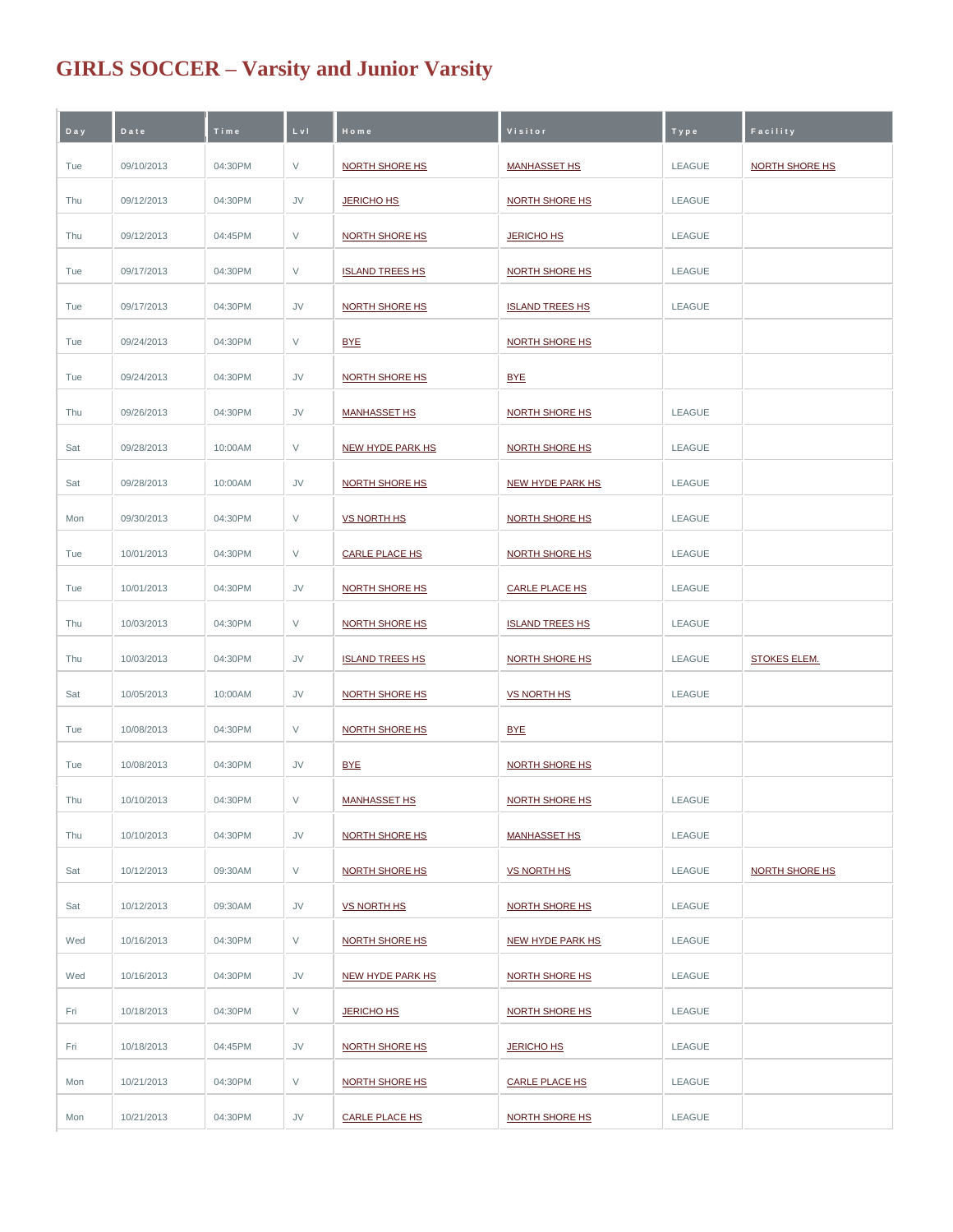# **GIRLS SWIMMING - Varsity**

| 6   | Date       | Time    | LvI.   | Home                        | Visitor               | Type   | Facility        |
|-----|------------|---------|--------|-----------------------------|-----------------------|--------|-----------------|
| Fri | 09/20/2013 | 04:15PM | $\vee$ | <b>LYNBROOK HS</b>          | <b>NORTH SHORE HS</b> | LEAGUE | <b>GREIS PK</b> |
| Mon | 09/23/2013 | 04:15PM | $\vee$ | <b>NORTH SHORE HS</b>       | <b>SEWANHAKA HS</b>   | LEAGUE |                 |
| Wed | 09/25/2013 | 04:30PM | $\vee$ | <b>NORTH SHORE HS</b>       | <b>HEMPSTEAD HS</b>   | LEAGUE |                 |
| Tue | 10/01/2013 | 07:00PM | $\vee$ | <b>WEST HEMPSTEAD HS</b>    | NORTH SHORE HS        | LEAGUE | LONG BEACH H.S. |
| Thu | 10/03/2013 | 04:30PM | $\vee$ | <b>UNIONDALE HS</b>         | <b>NORTH SHORE HS</b> | LEAGUE |                 |
| Mon | 10/07/2013 | 04:30PM | $\vee$ | NORTH SHORE HS              | <b>HICKSVILLE HS</b>  | LEAGUE |                 |
| Wed | 10/09/2013 | 04:15PM | $\vee$ | <b>FREEPORT HS</b>          | <b>NORTH SHORE HS</b> | LEAGUE |                 |
| Wed | 10/16/2013 | 04:15PM | $\vee$ | <b>WESTBURY HIGH SCHOOL</b> | <b>NORTH SHORE HS</b> | LEAGUE |                 |

## **GIRLS TENNIS – Varsity and Junior Varsity**

| Day | Date       | Time    | LvI | Home                       | Visitor                    | Type   | <b>Facility</b>              |
|-----|------------|---------|-----|----------------------------|----------------------------|--------|------------------------------|
| Thu | 09/12/2013 | 04:30PM | V   | <b>PLAINVIEW JFKHS</b>     | <b>NORTH SHORE HS</b>      | LEAGUE |                              |
| Thu | 09/12/2013 | 04:30PM | JV  | <b>NORTH SHORE HS</b>      | <b>GARDEN CITY HS</b>      | LEAGUE |                              |
| Mon | 09/16/2013 | 04:30PM | V   | <b>NORTH SHORE HS</b>      | <b>KENNEDY BELLMORE HS</b> | LEAGUE |                              |
| Mon | 09/16/2013 | 04:30PM | JV  | <b>GNS HS</b>              | <b>NORTH SHORE HS</b>      | LEAGUE |                              |
| Wed | 09/18/2013 | 04:30PM | V   | <b>SOUTH SIDE HS</b>       | <b>NORTH SHORE HS</b>      | LEAGUE | <b>HEMPSTEAD LAKE ST.PK.</b> |
| Wed | 09/18/2013 | 04:30PM | JV  | <b>NORTH SHORE HS</b>      | <b>HEWLETT HS</b>          | LEAGUE |                              |
| Fri | 09/20/2013 | 04:30PM | V   | <b>NORTH SHORE HS</b>      | <b>FRIENDS ACADEMY</b>     | LEAGUE |                              |
| Fri | 09/20/2013 | 04:30PM | JV  | <b>FRIENDS ACADEMY</b>     | <b>NORTH SHORE HS</b>      | LEAGUE |                              |
| Mon | 09/23/2013 | 04:30PM | V   | <b>GREAT NECK NORTH HS</b> | <b>NORTH SHORE HS</b>      | LEAGUE | <b>MEMORIAL FLD.</b>         |
|     |            |         |     |                            |                            |        |                              |
| Mon | 09/23/2013 | 04:30PM | JV  | <b>NORTH SHORE HS</b>      | <b>BYE</b>                 |        |                              |
| Wed | 09/25/2013 | 04:30PM | V   | <b>NORTH SHORE HS</b>      | <b>LOCUST VALLEY HS</b>    | LEAGUE |                              |
| Wed | 09/25/2013 | 04:30PM | JV  | <b>WHEATLEY HS</b>         | <b>NORTH SHORE HS</b>      | LEAGUE |                              |
| Fri | 09/27/2013 | 04:30PM | V   | <b>HERRICKS HS</b>         | <b>NORTH SHORE HS</b>      | LEAGUE | <b>NORTH SHORE HS</b>        |
| Fri | 09/27/2013 | 04:30PM | JV  | <b>HERRICKS HS</b>         | <b>NORTH SHORE HS</b>      | LEAGUE | <b>HERRICKS HIGH SCHOOL</b>  |
| Mon | 09/30/2013 | 04:30PM | V   | <b>NORTH SHORE HS</b>      | PLAINVIEW JFKHS            | LEAGUE |                              |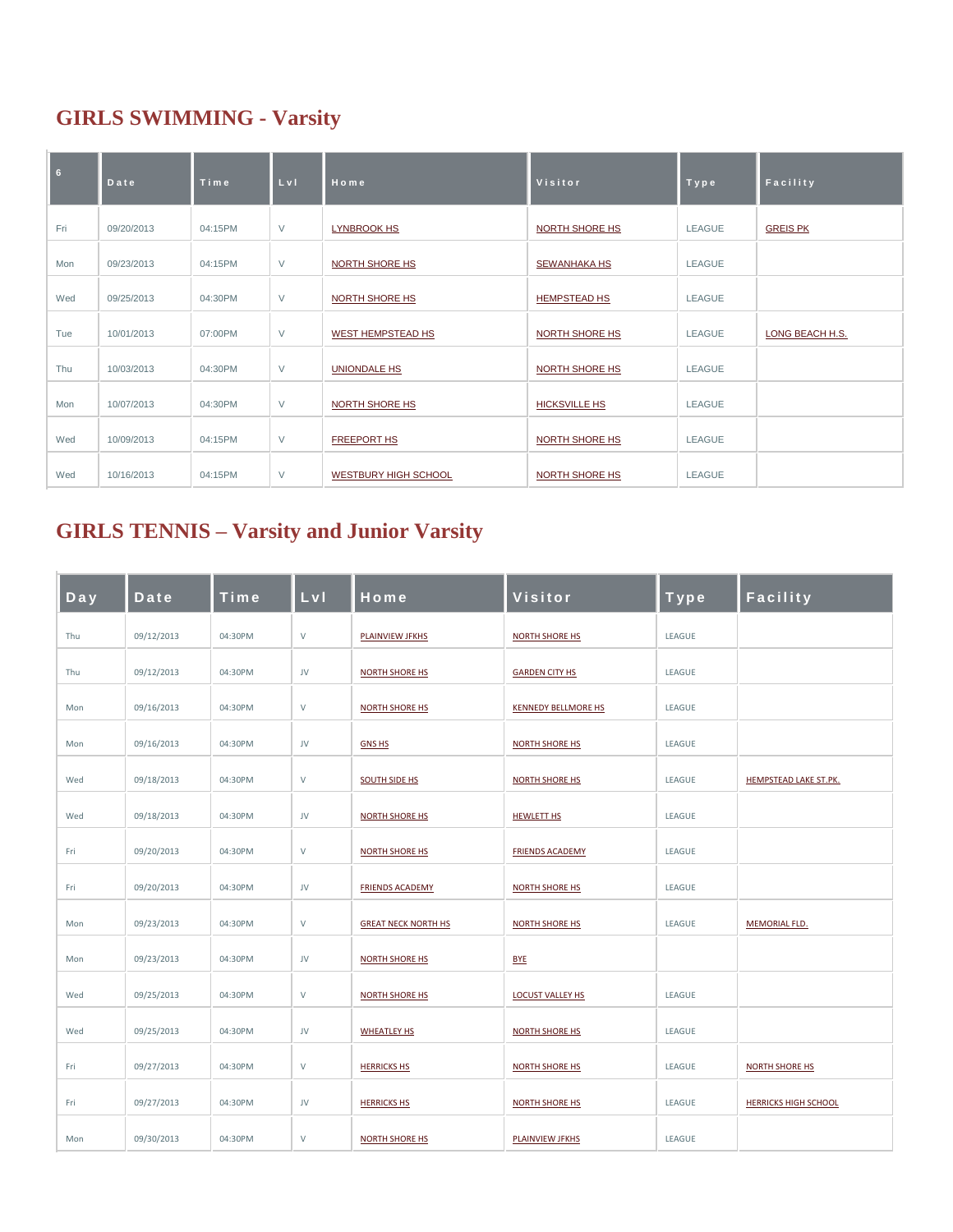| Mon | 09/30/2013 | 04:30PM | JV | <b>GARDEN CITY HS</b>      | <b>NORTH SHORE HS</b>      | LEAGUE |  |
|-----|------------|---------|----|----------------------------|----------------------------|--------|--|
| Wed | 10/02/2013 | 04:30PM | V  | <b>KENNEDY BELLMORE HS</b> | NORTH SHORE HS             | LEAGUE |  |
| Wed | 10/02/2013 | 04:30PM | JV | <b>NORTH SHORE HS</b>      | <b>GNS HS</b>              | LEAGUE |  |
| Fri | 10/04/2013 | 04:30PM | V  | <b>NORTH SHORE HS</b>      | SOUTH SIDE HS              | LEAGUE |  |
| Fri | 10/04/2013 | 04:30PM | JV | <b>HEWLETT HS</b>          | NORTH SHORE HS             | LEAGUE |  |
| Mon | 10/07/2013 | 04:30PM | V  | <b>FRIENDS ACADEMY</b>     | NORTH SHORE HS             | LEAGUE |  |
| Mon | 10/07/2013 | 04:30PM | JV | <b>NORTH SHORE HS</b>      | <b>FRIENDS ACADEMY</b>     | LEAGUE |  |
| Wed | 10/09/2013 | 04:30PM | V  | <b>NORTH SHORE HS</b>      | <b>GREAT NECK NORTH HS</b> | LEAGUE |  |
| Wed | 10/09/2013 | 04:30PM | JV | <b>BYE</b>                 | <b>NORTH SHORE HS</b>      |        |  |
| Fri | 10/11/2013 | 04:30PM | V  | LOCUST VALLEY HS           | NORTH SHORE HS             | LEAGUE |  |
| Fri | 10/11/2013 | 04:30PM | JV | <b>NORTH SHORE HS</b>      | <b>WHEATLEY HS</b>         | LEAGUE |  |
| Tue | 10/15/2013 | 04:30PM | JV | <b>HERRICKS HS</b>         | <b>NORTH SHORE HS</b>      | LEAGUE |  |
| Tue | 10/15/2013 | 04:45PM | V  | <b>NORTH SHORE HS</b>      | <b>HERRICKS HS</b>         | LEAGUE |  |
|     |            |         |    |                            |                            |        |  |

#### **GIRLS VOLLEYBALL – Varsity and Junior Varsity**

| Day | Date       | Time    | LvI       | Home                                  | Visitor                        | Type              | Facility              |
|-----|------------|---------|-----------|---------------------------------------|--------------------------------|-------------------|-----------------------|
| Mon | 09/09/2013 | 04:30PM | JV        | <b>NORTH SHORE HS</b>                 | COLD SPRING HARBOR HIGH SCHOOL | LEAGUE            |                       |
| Mon | 09/09/2013 | 04:30PM | V         | <b>COLD SPRING HARBOR HIGH SCHOOL</b> | <b>NORTH SHORE HS</b>          | LEAGUE            |                       |
| Wed | 09/11/2013 | 04:30PM | <b>JV</b> | <b>VS SOUTH HS</b>                    | <b>NORTH SHORE HS</b>          | LEAGUE            |                       |
| Wed | 09/11/2013 | 04:30PM | V         | NORTH SHORE HS                        | VS SOUTH HS                    | LEAGUE            |                       |
| Thu | 09/12/2013 | 04:00PM | JV        | <b>NORTH SHORE HS</b>                 | <b>GLEN COVE HS</b>            | <b>NON LEAGUE</b> | <b>NORTH SHORE HS</b> |
| Mon | 09/16/2013 | 04:30PM | JV        | <b>NORTH SHORE HS</b>                 | <b>BYE</b>                     |                   |                       |
| Mon | 09/16/2013 | 04:30PM | V         | <b>ROOSEVELT HS</b>                   | <b>NORTH SHORE HS</b>          | LEAGUE            |                       |
| Wed | 09/18/2013 | 04:30PM | JV        | <b>GREAT NECK NORTH HS</b>            | NORTH SHORE HS                 | <b>NON LEAGUE</b> |                       |
| Wed | 09/18/2013 | 04:30PM | V         | <b>NORTH SHORE HS</b>                 | <b>GREAT NECK NORTH HS</b>     | <b>NON LEAGUE</b> | <b>NORTH SHORE HS</b> |
| Thu | 09/19/2013 | 04:30PM | JV        | <b>WHEATLEY HS</b>                    | <b>NORTH SHORE HS</b>          | LEAGUE            |                       |
| Thu | 09/19/2013 | 04:30PM | V         | <b>NORTH SHORE HS</b>                 | <b>WHEATLEY HS</b>             | LEAGUE            |                       |
| Mon | 09/23/2013 | 04:30PM | JV        | <b>NORTH SHORE HS</b>                 | <b>LOCUST VALLEY HS</b>        | LEAGUE            |                       |
| Mon | 09/23/2013 | 04:30PM | V         | <b>LOCUST VALLEY HS</b>               | <b>NORTH SHORE HS</b>          | LEAGUE            |                       |
| Wed | 09/25/2013 | 04:30PM | V         | <b>NORTH SHORE HS</b>                 | <b>VS NORTH HS</b>             | LEAGUE            |                       |